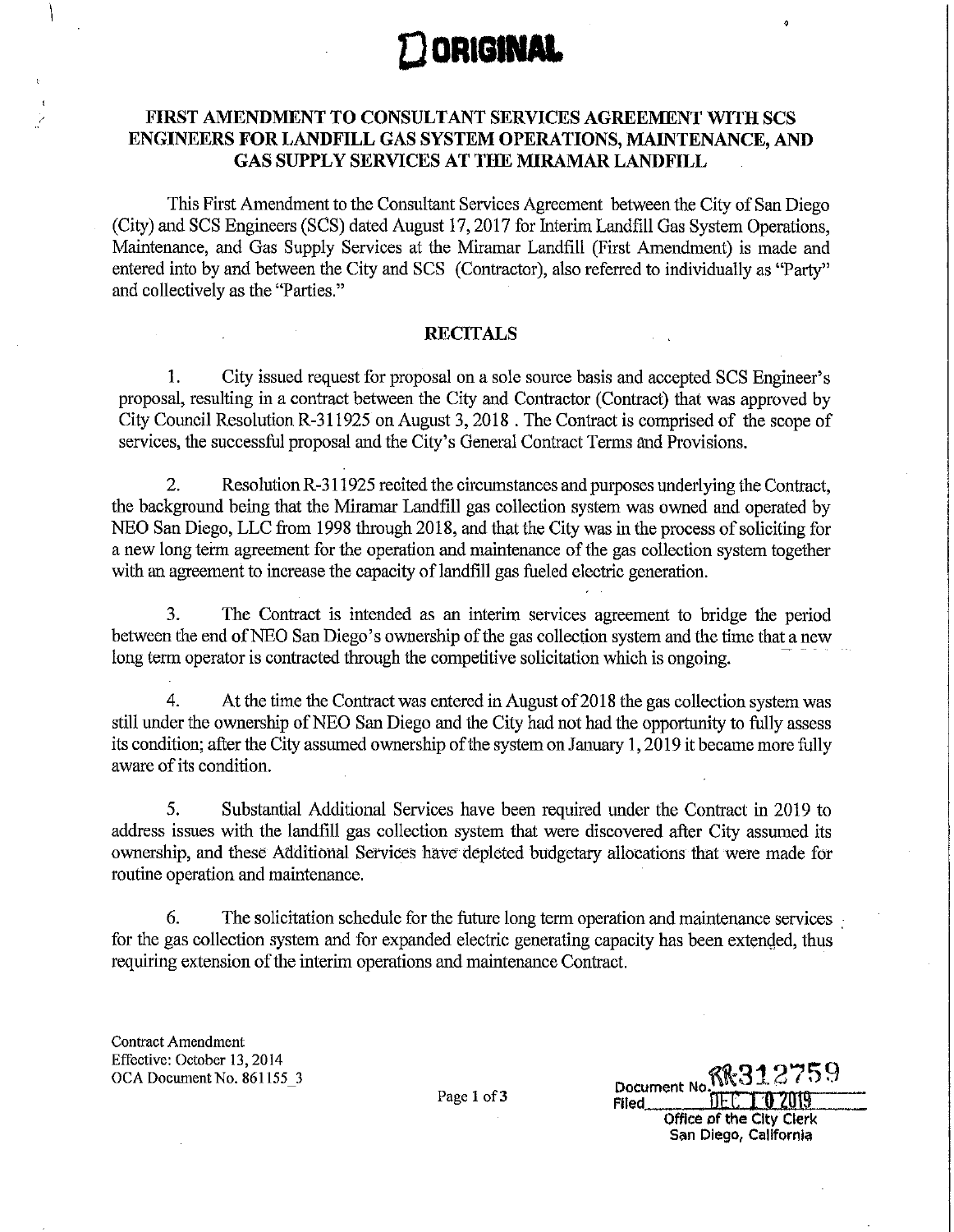7. Contract Section 2.1 provides a Term of two years beginning July 1, 2018, plus three one year options which may be invoked at City in City's sole discretion.

8. Due to the extension of the solicitation schedule for the future long term operations and maintenance of the gas collection system the City desires to invoke its option to extend the contract for an additional year, with such one year extension commencing July 1, 2020.

2. The Contract may be amended by written agreement executed by duly authorized representatives of both Parties.

3. The Parties wish to amend the Contract to provide additional funding in an amount not to exceed \$2,500,000, to cover Additional Services that are required beyond routine maintenance and the costs of an additional year of interim operation and maintenance services, bringing the total contract value to \$4,500,000.

#### **TERMS**

1. The City hereby invokes its option under Section 2.1 to extend the Contract for one additional year commencing on July 1, 2020 and extending to June 30, 2021. All terms of the Contract shall apply during this one year extension. By invoking this option to extend the Contract for one additional year the City retains the right under Section 2.1 for two additional one year options after June 30, 2021.

2. Section 3.1 of the Contract is revised in its entirety to read as follows:

3.1 Amount of Compensation. City shall pay Consultant for performance of all Services rendered in accordance with this Agreement in an amount not to exceed \$4,500,000.

2. This First Amendment will be effective when signed by both parties and approved by the City Attorney in accordance with Charter section 40.

3. All provisions of the Agreement not addressed in this First Amendment remain in full force and effect.

Contract Amendment Effective: October 13, 2014 OCA Document No. 861155\_3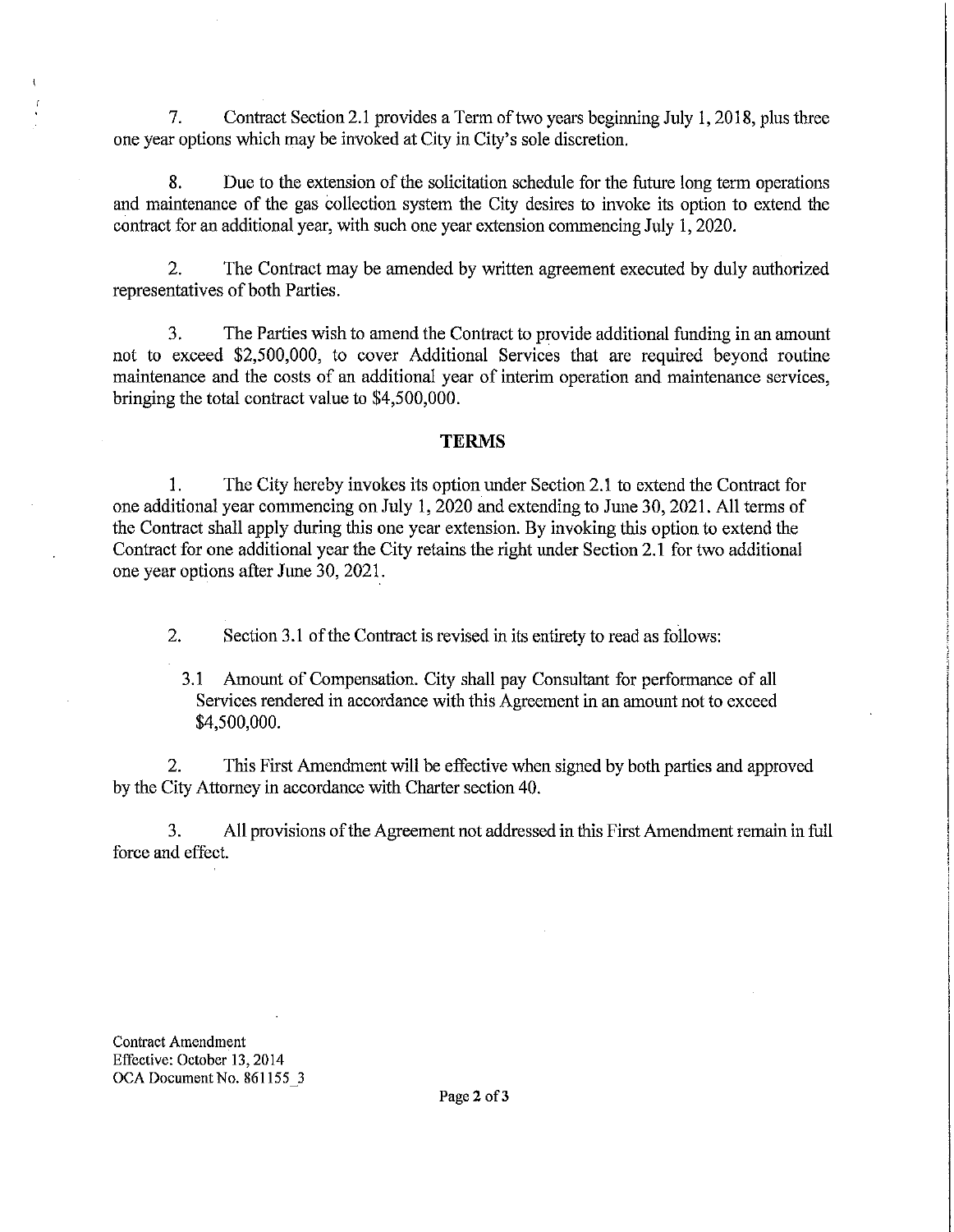IN WITNESS WHEREOF, this First Amendment is executed by City and Contractor acting by and through their authorized officers.

**SCS Engineers** By: Name: Curtis Jang

Title: Sr. VP and CFO

Date: Sept. 26, 2019

**City of San Diego**  By: Name:  $\frac{1}{\sqrt{2\pi}}$   $\frac{1}{\sqrt{2\pi}}$ o<br>Title: Deas - <del>Kyand</del> p  $\text{Date:} \quad \frac{\mathsf{b}-\mathsf{a}}{\mathsf{a}}$ •

 $Z^{RP}$ Approved as to form this  $\angle$  day of Janvary, 20DO

MARA W. ELLIOTT, City Attorney

By: Funkik M. Outlick

Deputy City Attorney

FRSDERICK M. ORTLIEB Print Name

RR- 312759

Contract Amendment Effective: October 13, 2014 OCA Document No. 861155\_3

Page 3 of 3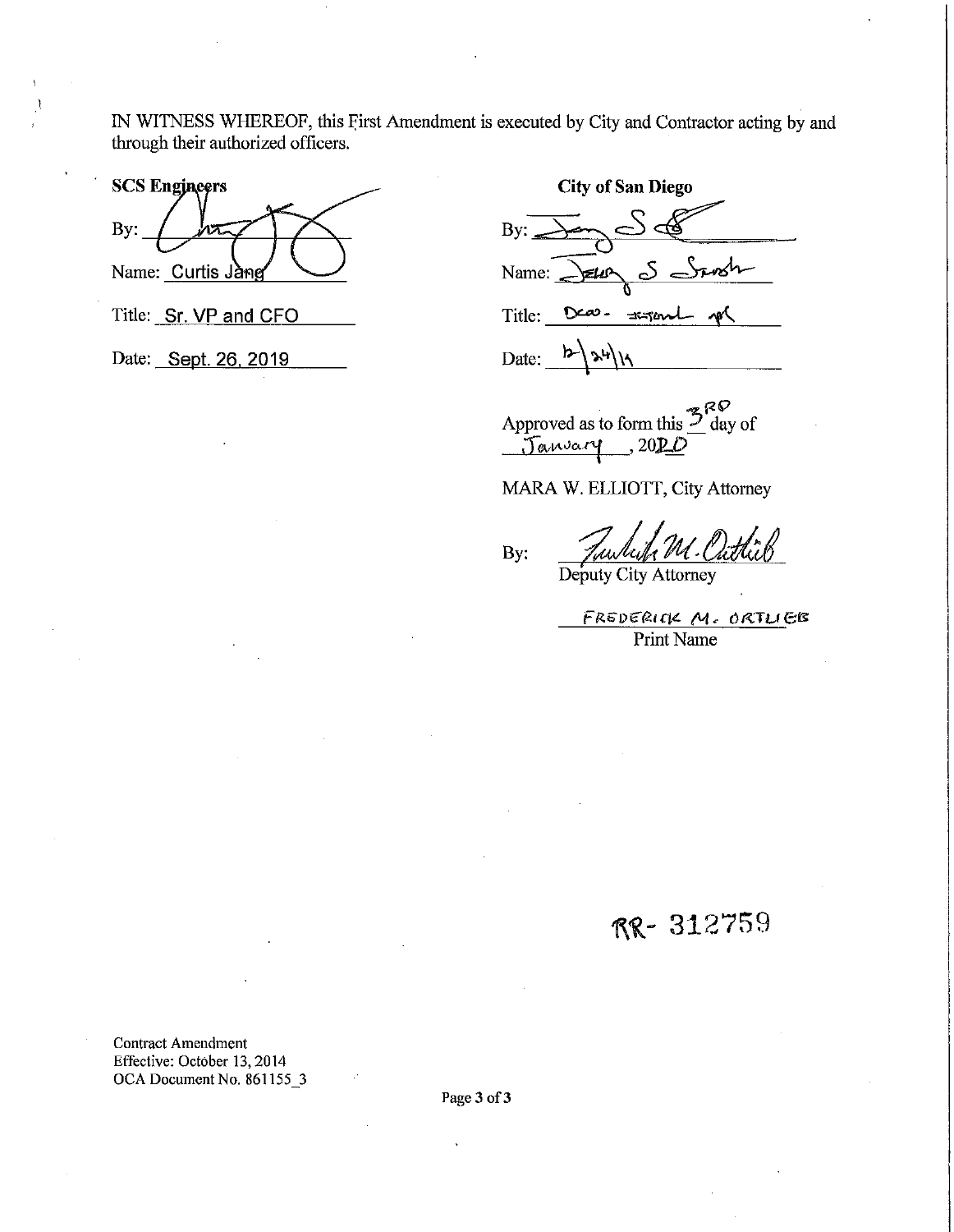(R-2020-123)

 $175M_{+}$   $102$ 

 $12.1019$ 

# RESOLUTION NUMBER **R-\_\_ 3\_1\_2\_7\_5\_9\_.** \_

DATE OF FINAL PASSAGE **DEC 12 2019** 

## A RESOLUTION OF THE COUNCIL OF THE CITY OF SAN DIEGO AUTHORIZING THE FIRST AMENDMENT TO AGREEMENT WITH SCS ENGINEERS FOR INTERIM OPERATIONS AND MAINTENANCE SERVICES FOR MIRAMAR LANDFILL GAS COLLECTION SYSTEM.

WHEREAS, the City operates the Miramar Landfill pursuant to a lease with the United States Department of the Navy (Navy), and has responsibilities associated with controlling methane gas created by landfilling operations (Landfill Gas); and

WHEREAS, in 1998, the rights to the Landfill Gas were subleased by the City to NEO San Diego, LLC for twenty years, and the City assumed responsibility for the Landfill Gas collection system on January **1,** 2019; and

WHEREAS, the City is conducting a solicitation for a new long term agreement for the operation of the Landfill Gas collection system in conjunction with the development of new electric generating capacity for Pure Water Program treatment facilities; and

WHEREAS, on July 31, 2018, the City and SCS Engineers (Consultant) entered into an Agreement, on file in the Office of the City Clerk as Document No. RR-311925, to provide interim Landfill Gas collection system operation and maintenance services while the solicitation for a long term private operator is pending; and

WHEREAS, the solicitation for the next long term operating agreement has been extended; and

WHEREAS, after the City assumed ownership of the gas collection system at the end of NEO San Diego's term it was discovered that certain repairs and improvements were needed; and

### -PAGE **1** OF 3-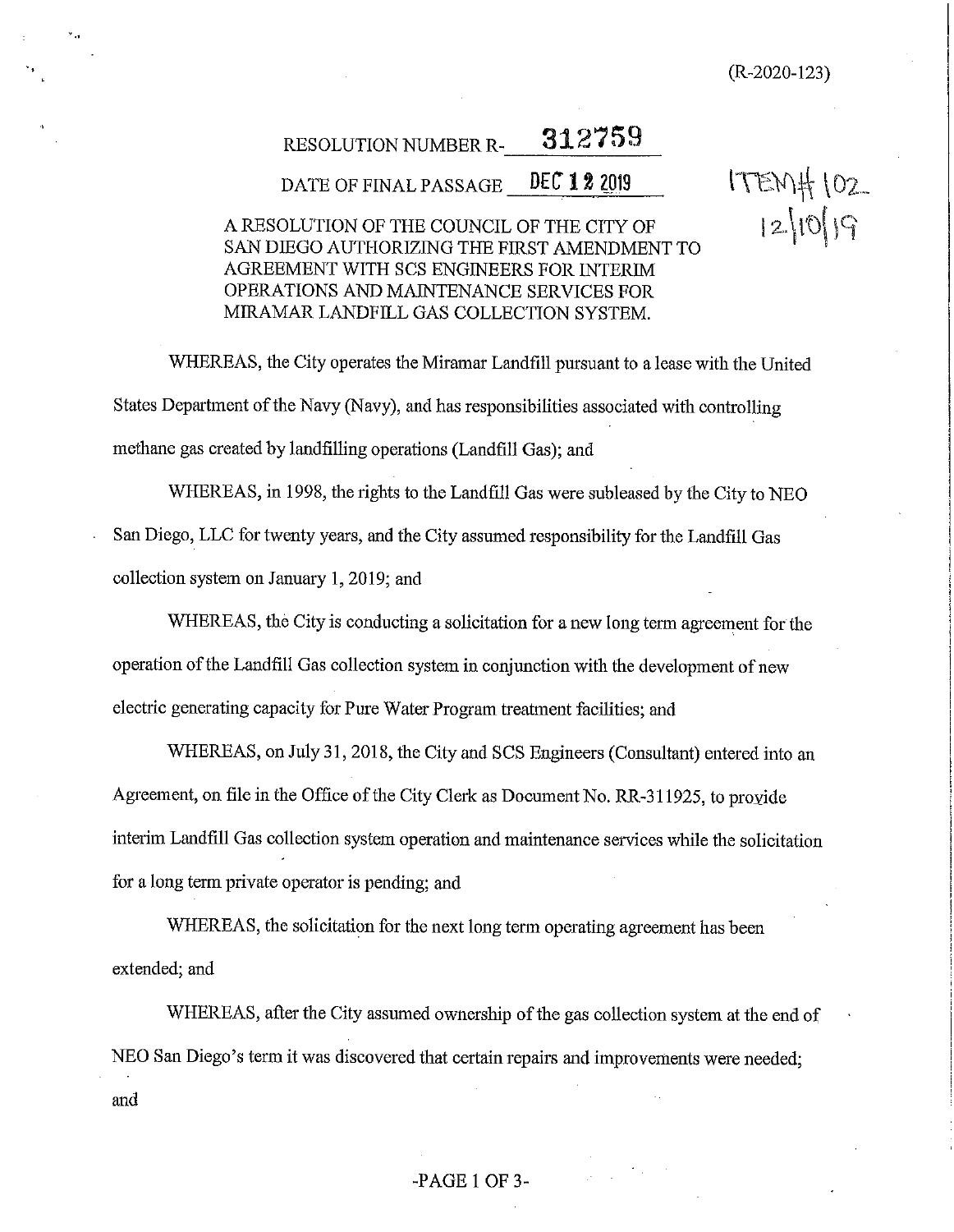WHEREAS, the City desires to execute the First Amendment to the Agreement to provide additional funding in an amount not to exceed \$2,5000,000, bringing the total contract value to \$4,500,000, for the Consultant to operate the gas collection system until the long term agreement solicitation is complete, and to complete ongoing Agreement tasks that are necessary to maintain regulatory compliance; NOW, THEREFORE,

BE IT RESOLVED, by the City Council of the City of San Diego as follows:

1. That the Mayor, or his designee, is authorized to execute, for and behalf of the City, the First Amendment to the Agreement with SCS Engineers, Inc., to provide additional interim operations, maintenance, and gas supply services as the Miramar Landfill, in an amount not to exceed \$2,500,000 bringing the total contract value to \$4,500,000, under the terms and conditions set forth in the First Amendment to the Agreement, on file in the Office of the City Clerk as Document No. RR-<br>**312759** 

2. That the Chief Financial Officer is authorized to appropriate and expend an amount not to exceed \$2,500,000 from Refuse Disposal Enterprise Fund Nos. 700039 and 700040 for interim operations, maintenance, and gas supply services at the Miramar Landfill, contingent upon Council approval of the Annual Appropriation Ordinance for the applicable fiscal year and upon the Chief Financial Officer first furnishing one or more certificates certifying that funds are, or will be, on deposit with the City Treasurer.

APPROVED: MARA W. ELLIOTT, City Attorney

By

Frederick M. Ortlieb Deputy City Attorney

FMO:als 09/17/2019 Or.Dept: BSD Doc. No.: 2169225

### -PAGE 2 OF 3-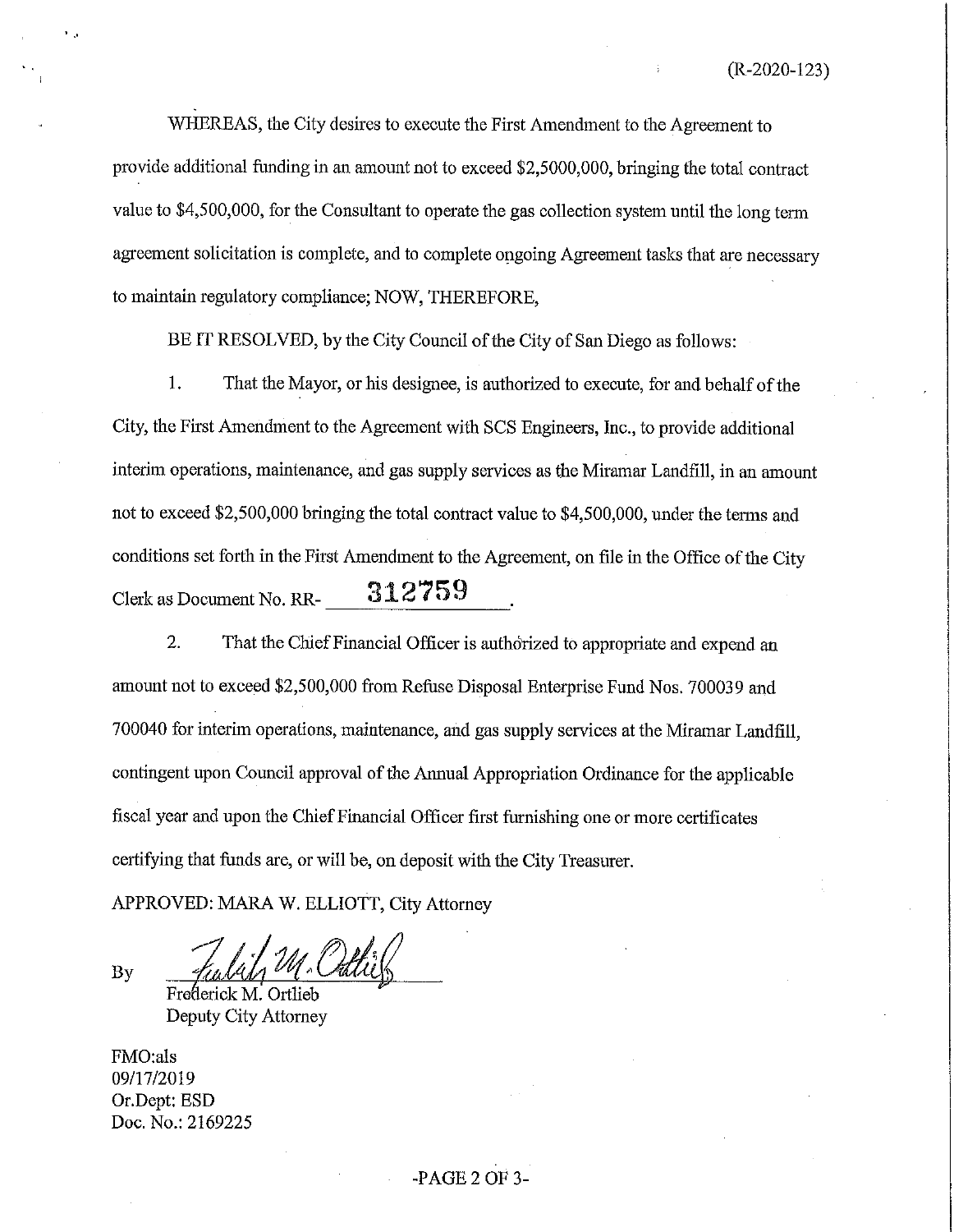| meeting of |        | I certify that the foregoing Resolution was passed by the Council of the City of San Diego, at this meeting of $\bigcup_{n=0}^{\infty} 102019$ |
|------------|--------|------------------------------------------------------------------------------------------------------------------------------------------------|
|            |        | <b>ELIZABETH S. MALAND</b><br>City Clerk                                                                                                       |
|            |        | <b>By</b><br>Deputy City Cler                                                                                                                  |
| Approved:  | (date) | KEVIN L. FAULCONER, Mayor                                                                                                                      |
| Vetoed:    | (date) | KEVIN L. FAULCONER, Mayor                                                                                                                      |
|            |        |                                                                                                                                                |
|            |        |                                                                                                                                                |
|            |        |                                                                                                                                                |
|            |        |                                                                                                                                                |

 $\mathbf{v}_\perp$ 

 $\hat{\mathbf{v}}$  .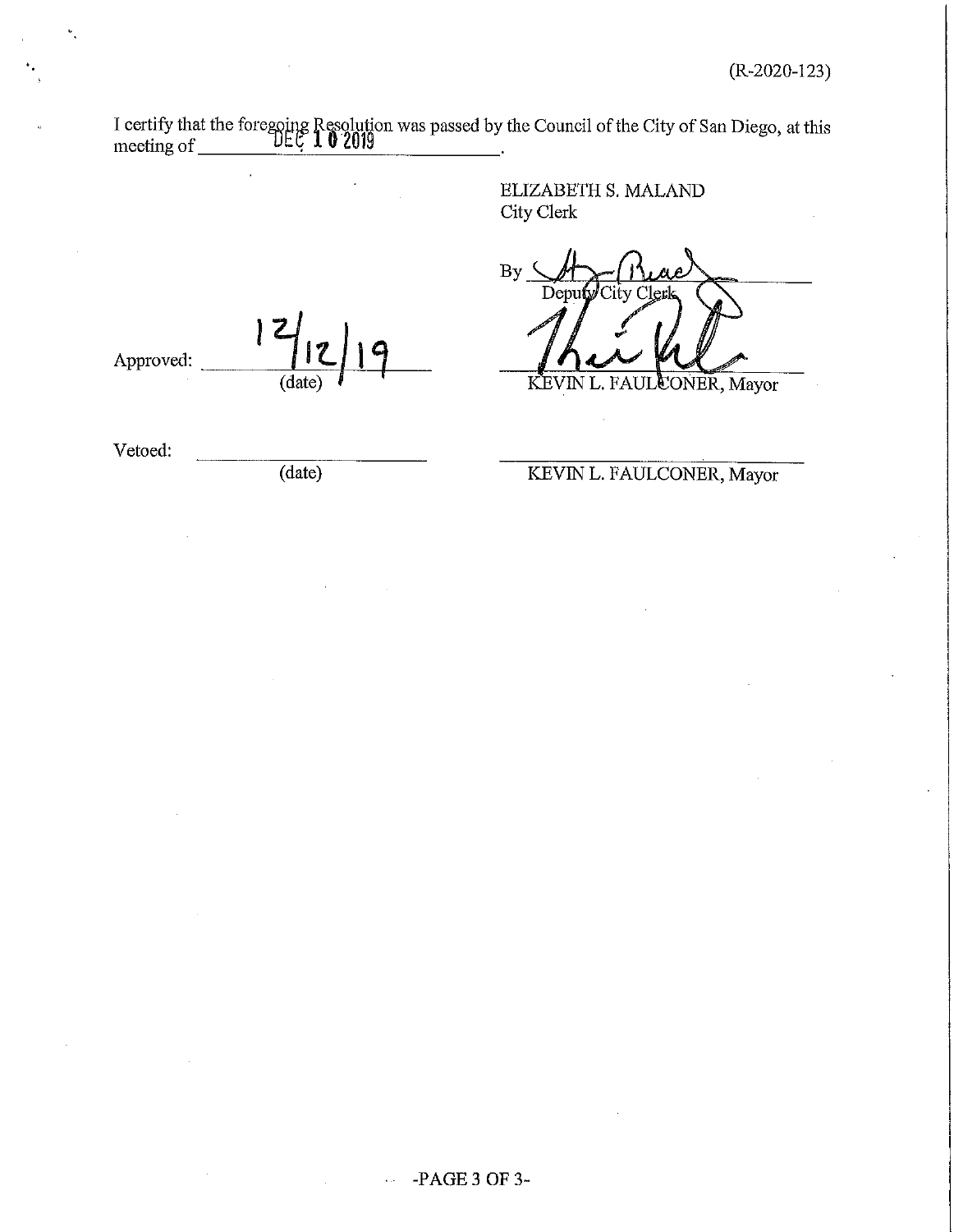| Passed by the Council of The City of San Diego on _                                                                                                                                                                |      |                      | DEC 1 0 2019 | , by the following vote:                                                       |        |  |  |  |  |
|--------------------------------------------------------------------------------------------------------------------------------------------------------------------------------------------------------------------|------|----------------------|--------------|--------------------------------------------------------------------------------|--------|--|--|--|--|
| Councilmembers<br>Barbara Bry<br>Jennifer Campbell<br>Chris Ward<br>Monica Montgomery<br>Mark Kersey<br>Chris Cate<br><b>Scott Sherman</b><br>Vivian Moreno<br>Georgette Gómez                                     | Yeas | Nays                 | Not Present  | Recused                                                                        |        |  |  |  |  |
| DEC 1 2 2019<br>Date of final passage<br>(Please note: When a resolution is approved by the Mayor, the date of final passage is the<br>date the approved resolution was returned to the Office of the City Clerk.) |      |                      |              |                                                                                |        |  |  |  |  |
| AUTHENTICATED BY:                                                                                                                                                                                                  |      |                      |              | <b>KEVIN L. FAULCONER</b><br>Mayor of The City of San Diego, California.       |        |  |  |  |  |
| (Seal)                                                                                                                                                                                                             |      |                      |              | <u>ELIZABETH S. MALAND</u><br>City Clerk of The City of San Diego, California. |        |  |  |  |  |
|                                                                                                                                                                                                                    |      | By                   |              |                                                                                | Deputy |  |  |  |  |
|                                                                                                                                                                                                                    |      | Resolution Number R- |              | Office of the City Clerk, San Diego, California<br>312759                      |        |  |  |  |  |

 $\mathcal{L}^{\pm}$ 

 $\mathcal{L}_{\mathcal{A}}$  $\bar{z}$ 

 $\mathcal{C}_{\mu\nu}$